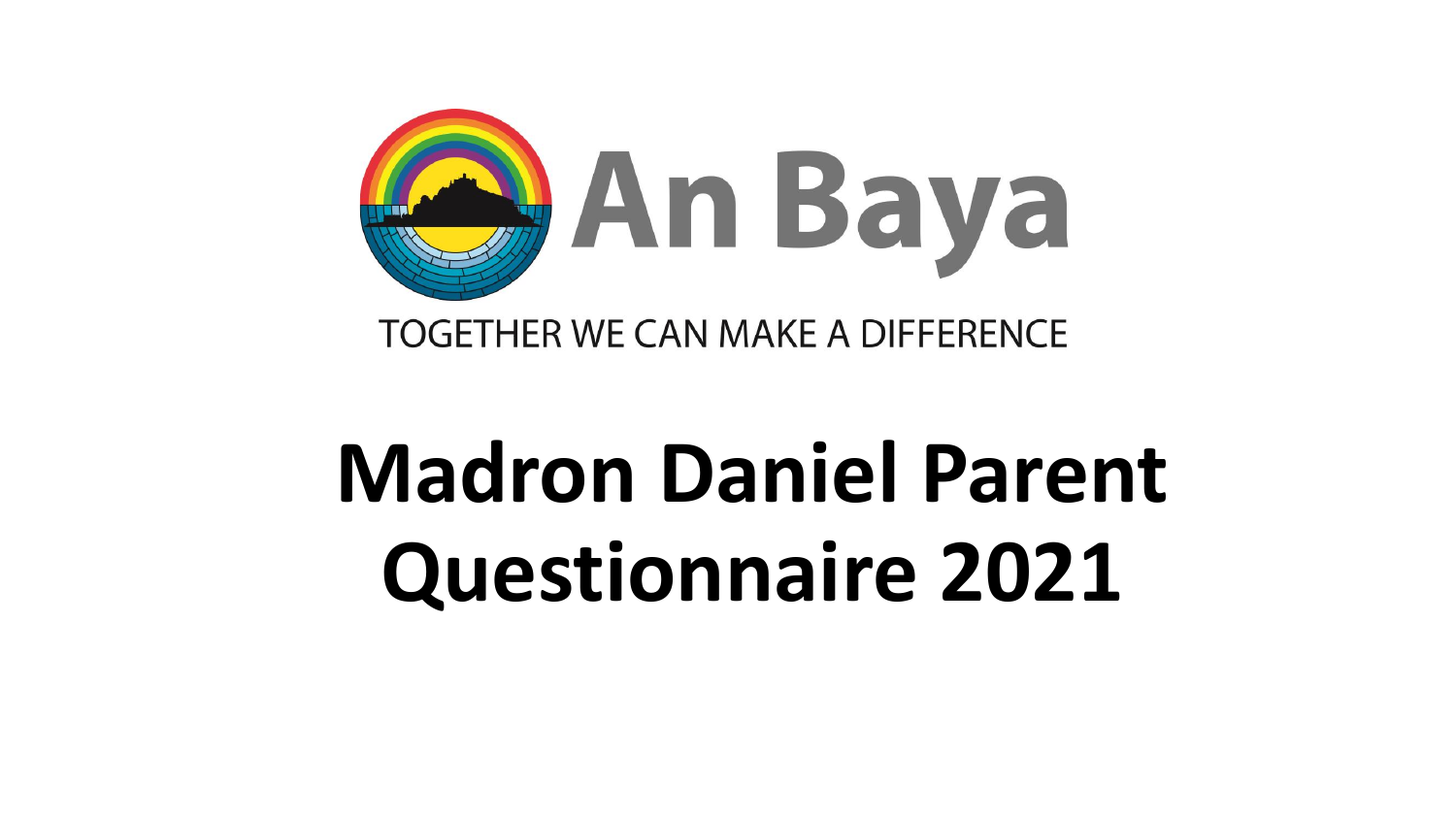## **1. 100% strongly agree/agree that their child is happy at school**





## **2. 91% strongly agree/agree that their child feels safe at school**

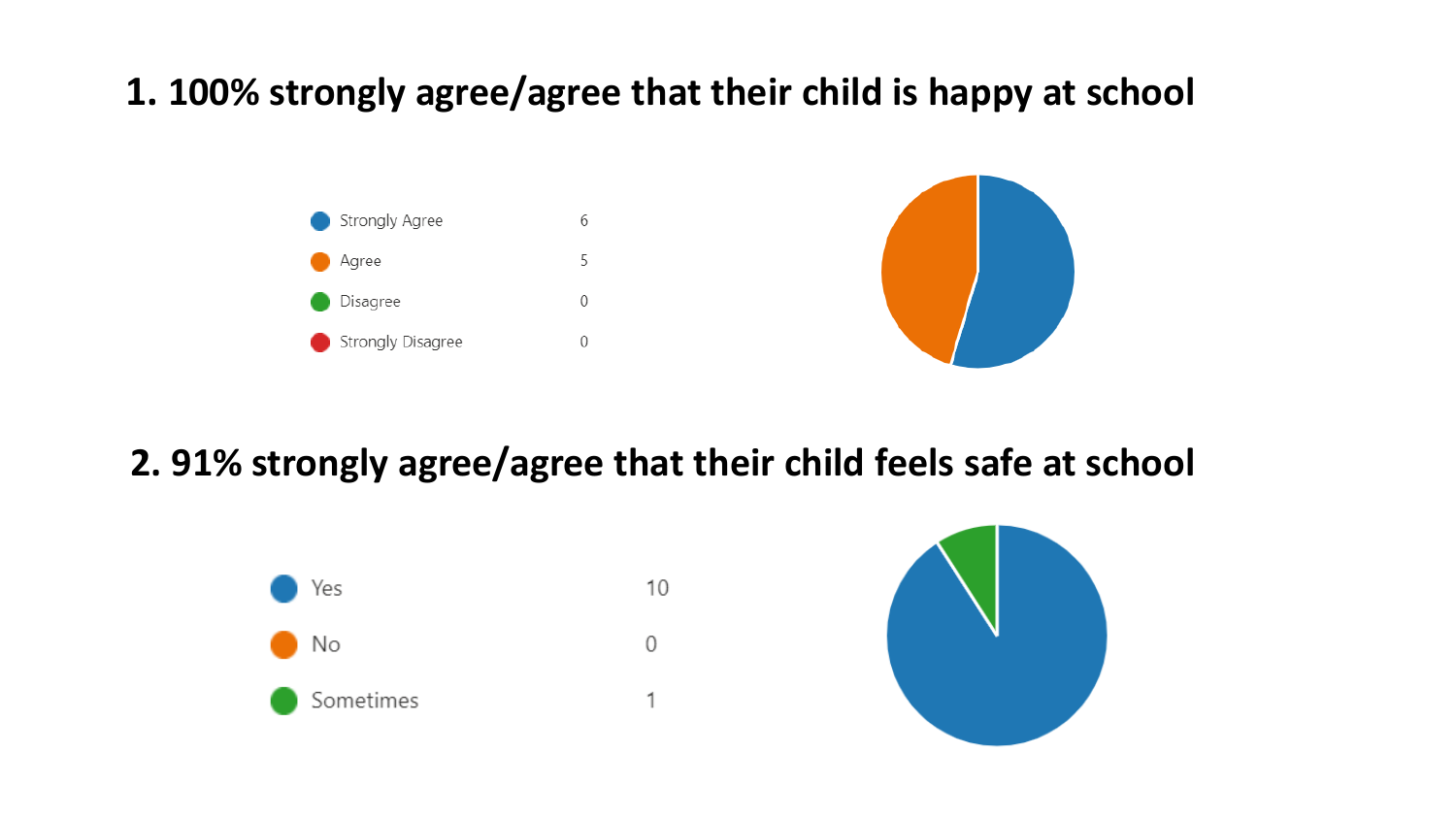#### **3. 91% strongly agree/agree that the school is well led and managed**





#### **4. 100 % strongly agree/agree that they are kept well informed about learning**



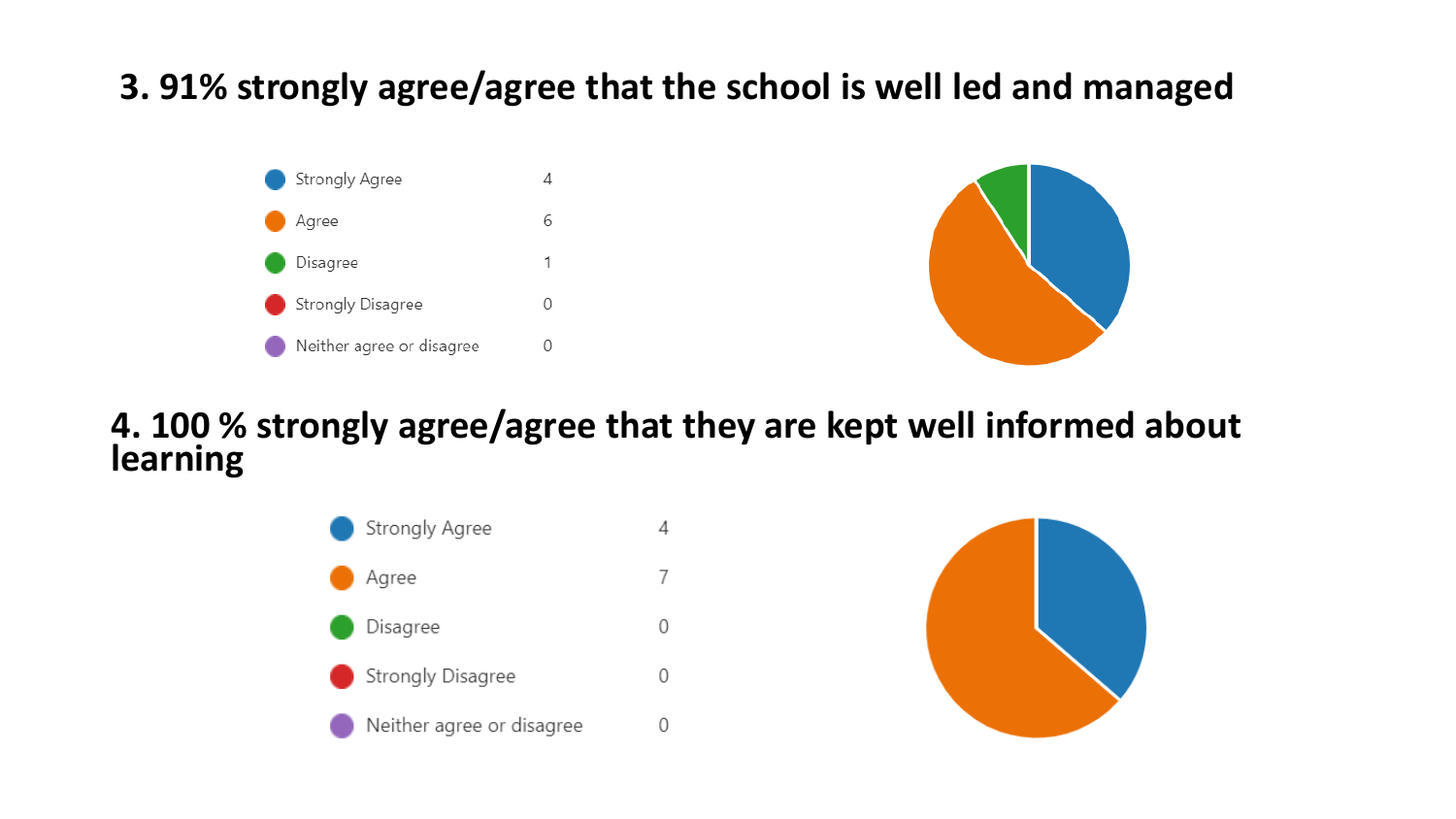#### **5. 100% agree or strongly agree that the children in school are generally well behaved and polite.**





#### **6. 100% strongly agree/agree that they would feel comfortable approaching school with an issue.**



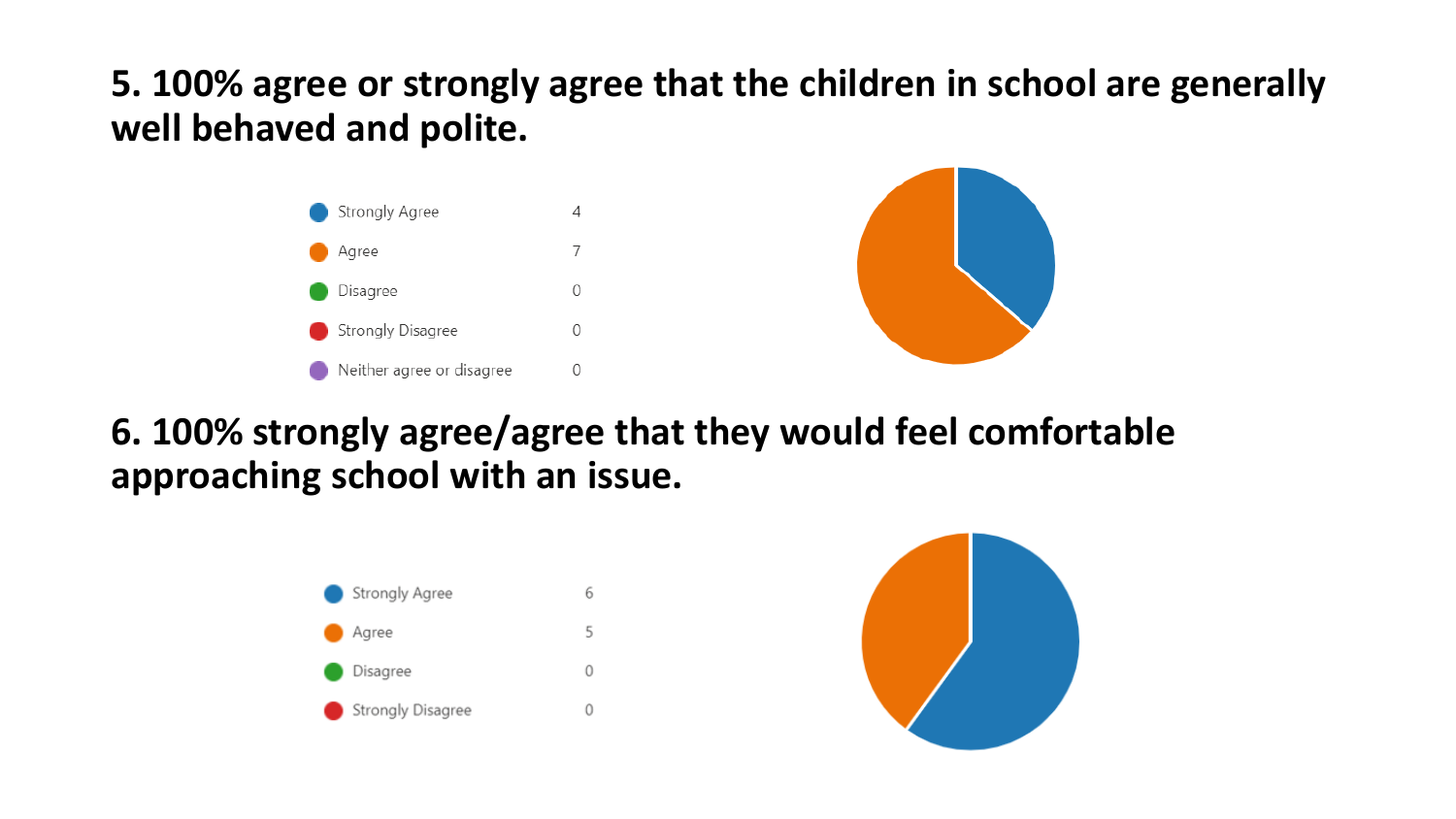### **7. 100% strongly agree/agree that Madron Daniel has high expectations for their child.**





#### **8. 100% strongly agree/agree that their child does well at school**



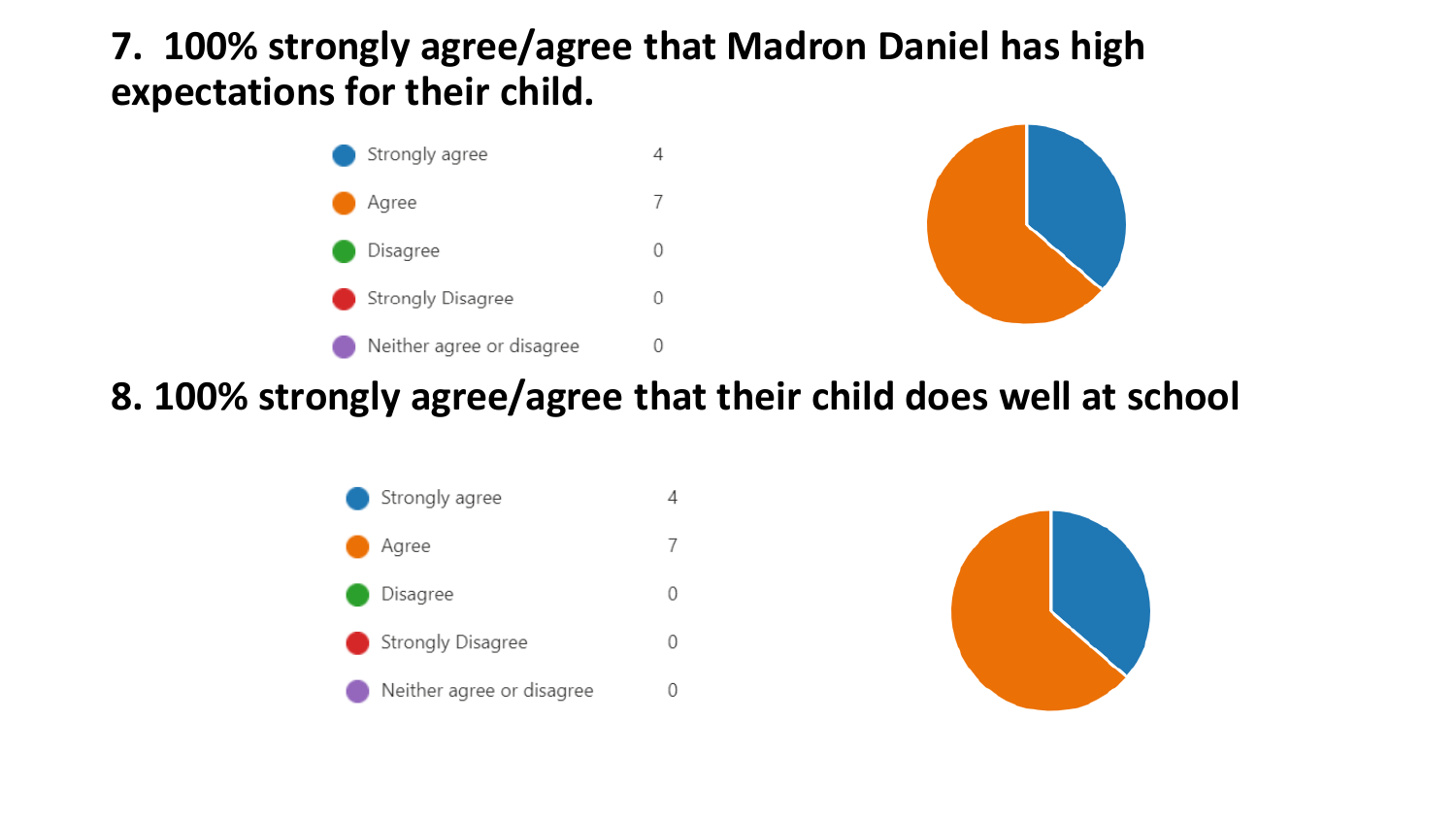# **9. 100% strongly agree/agree that they are kept well informed about how their child is doing.**





# **10. 91% strongly agree/agree that the school supports their child's wider personal development**



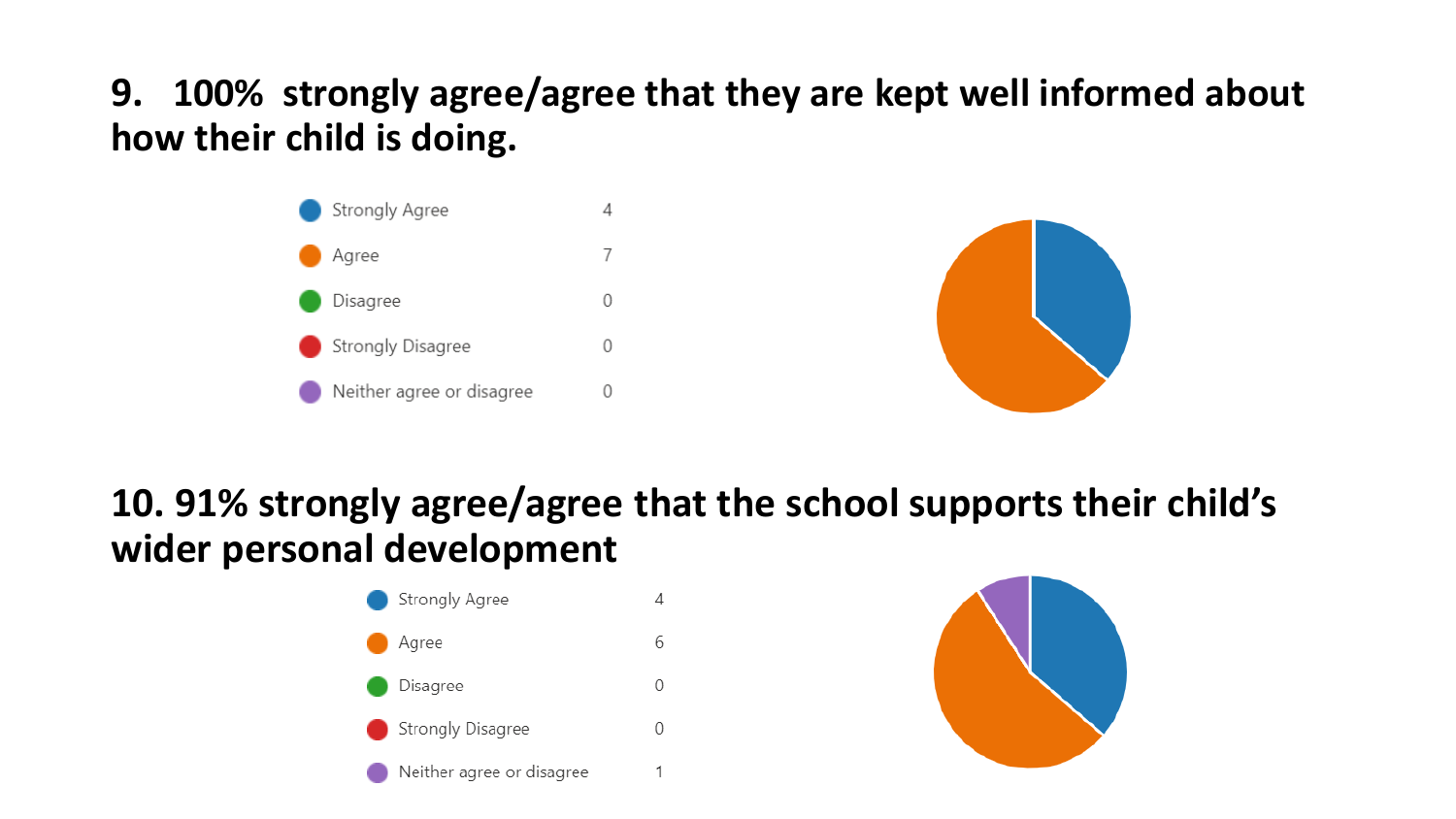# **11. 100% would recommend this school to another parent**



## **12. 91% strongly agree/agree that the school contributes to the local community**



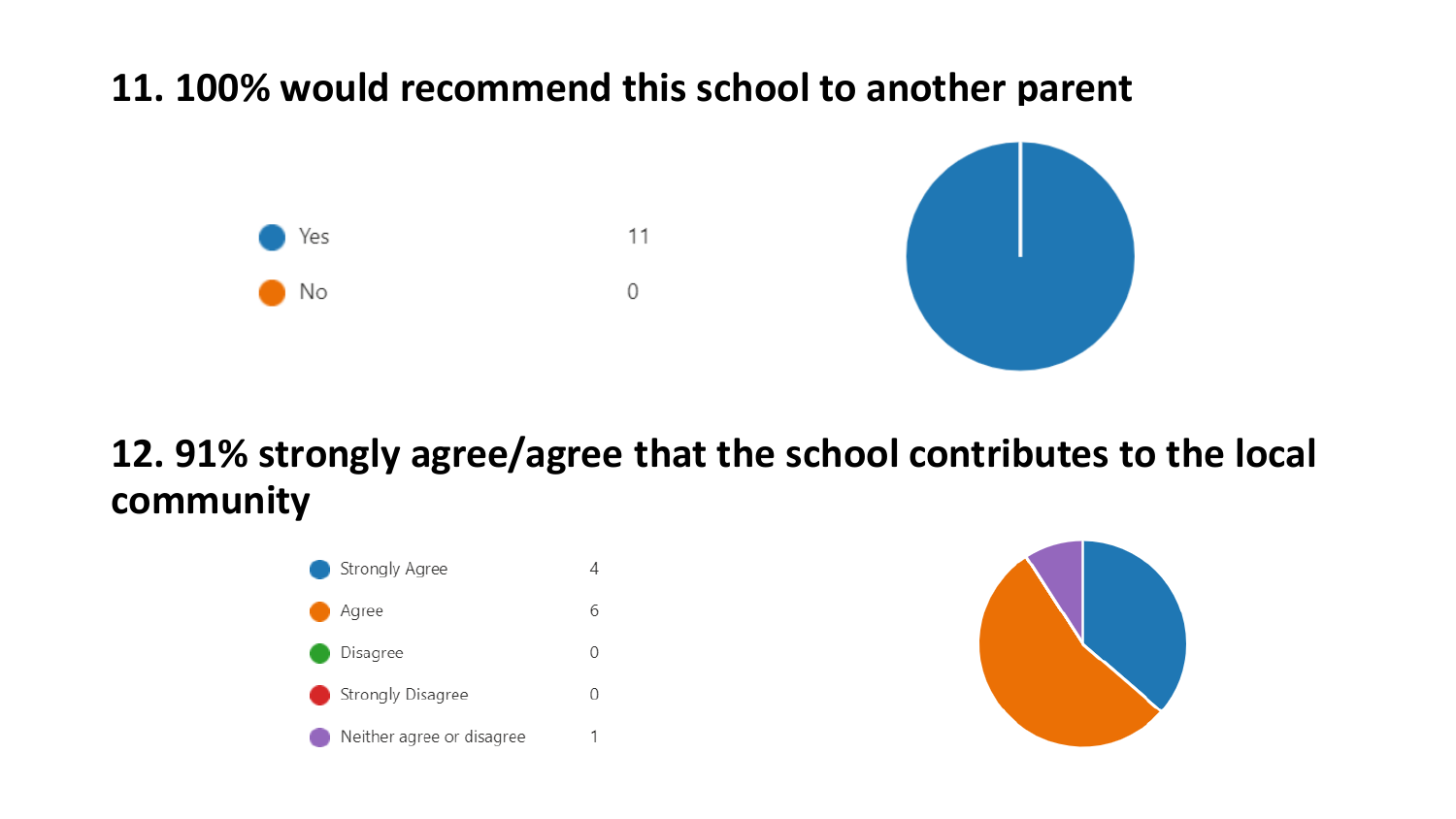#### **13. 100% strongly agree/agree that the school reflects the ethos and practices of a Church of England school.**